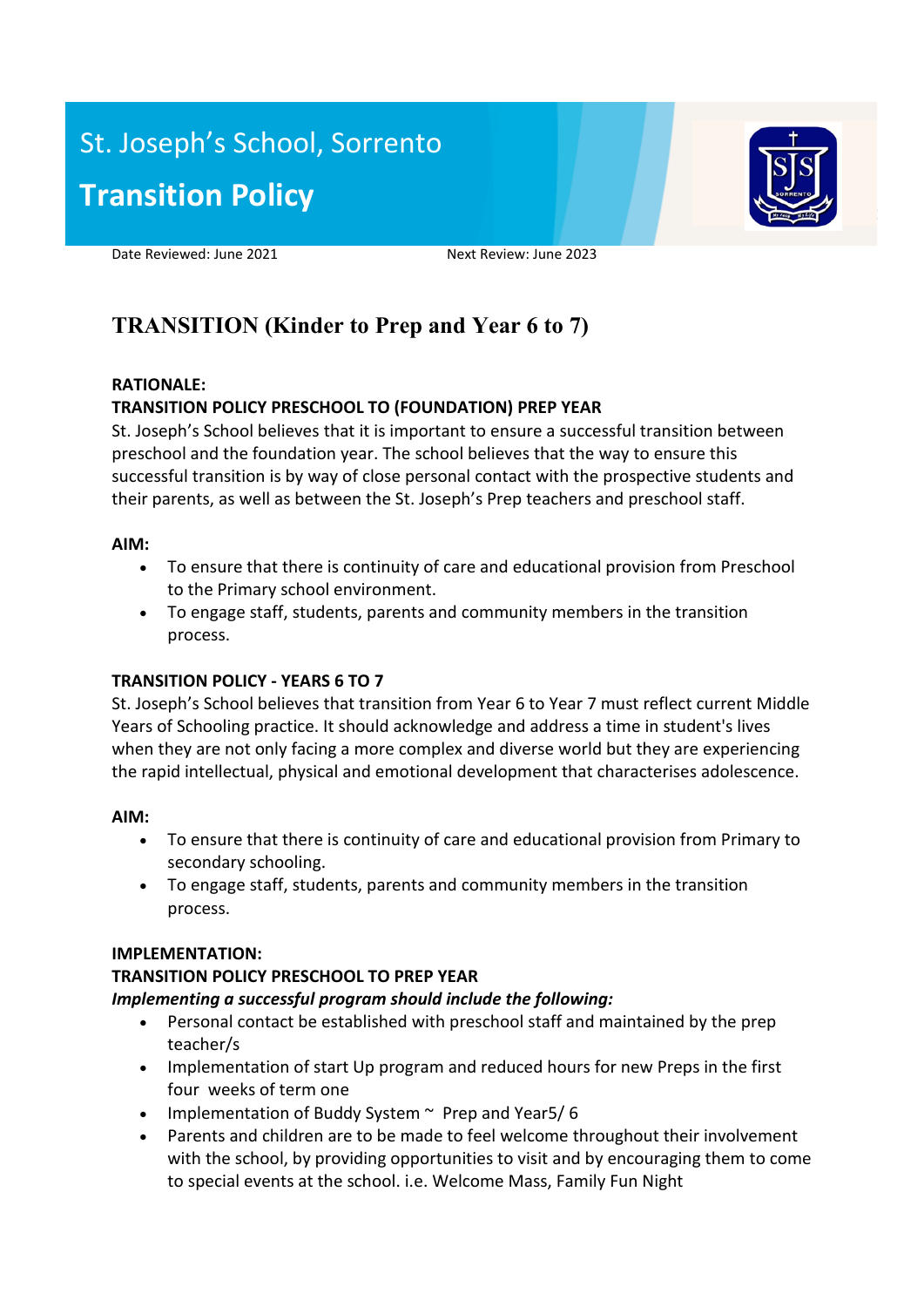- Open day / evenings be held to assist in communication and contact with prospective parents and students regarding further information about the school, classroom program and first day procedures
- Parent information evenings will enable prospective parents to be better informed of the program
- A program for parents will be planned to coincide with the school visits in term 4. The program will provide information & include speakers on topics relating to early childhood development.
- A Prep Information Booklet will provide further information about St Joseph's and starting school, local kindergartens and child care centres will receive flyers for display
- Additional support will be available for children who have not participated in preschool transition program
- The first month of the school year will be designated for Prep interviews on a specified day
- Each week, during Term 4, students spend time in the learning space that they will be part of in the following year.

# **TRANSITION POLICY - YEARS 6 TO 7**

- Links will be strengthened between those with key roles regarding the education and development of students in years 5 and 6 with a view to generate & sustain high quality middle schooling practice and link with Secondary Schools
- To assist students with learning a wide variety of teaching approaches accommodating individual learning styles, will enable engagement with students more effectively in their learning.
- Primary and Secondary schools should ensure that students have access to all key learning areas in a broad and comprehensive program. This will help them avoid premature specialisation and provide a comprehensive basis for subject choices in later years.
- Maintain visitations from secondary coordinators and year 7 student leaders.
- Professional Development will be available to all teachers interested in transition in the middle years.
- Access to assessment and reporting against the Victorian Curriculum will help facilitate the transition process by identifying individual needs.
- As part of the transition process teachers have a responsibility to encourage students to develop autonomy, problem solving strategies, adaptability, flexibility and skills to equip them for the future.
- Padua College guidelines and time lines for completing the transition process will be adhered to.
- In term 4, year 6 students will participate in a graduation program, culminating at the end of the year in a Graduation Night and Big Day Out celebrating and acknowledging their primary school years.
- Teachers will address transition issues with students to enhance children's confidence and reduce anxieties associated with moving to a different environment.
- Formal transition program will take place in term four for all year 6 students which will involve Orientation and Education Skills testing day.